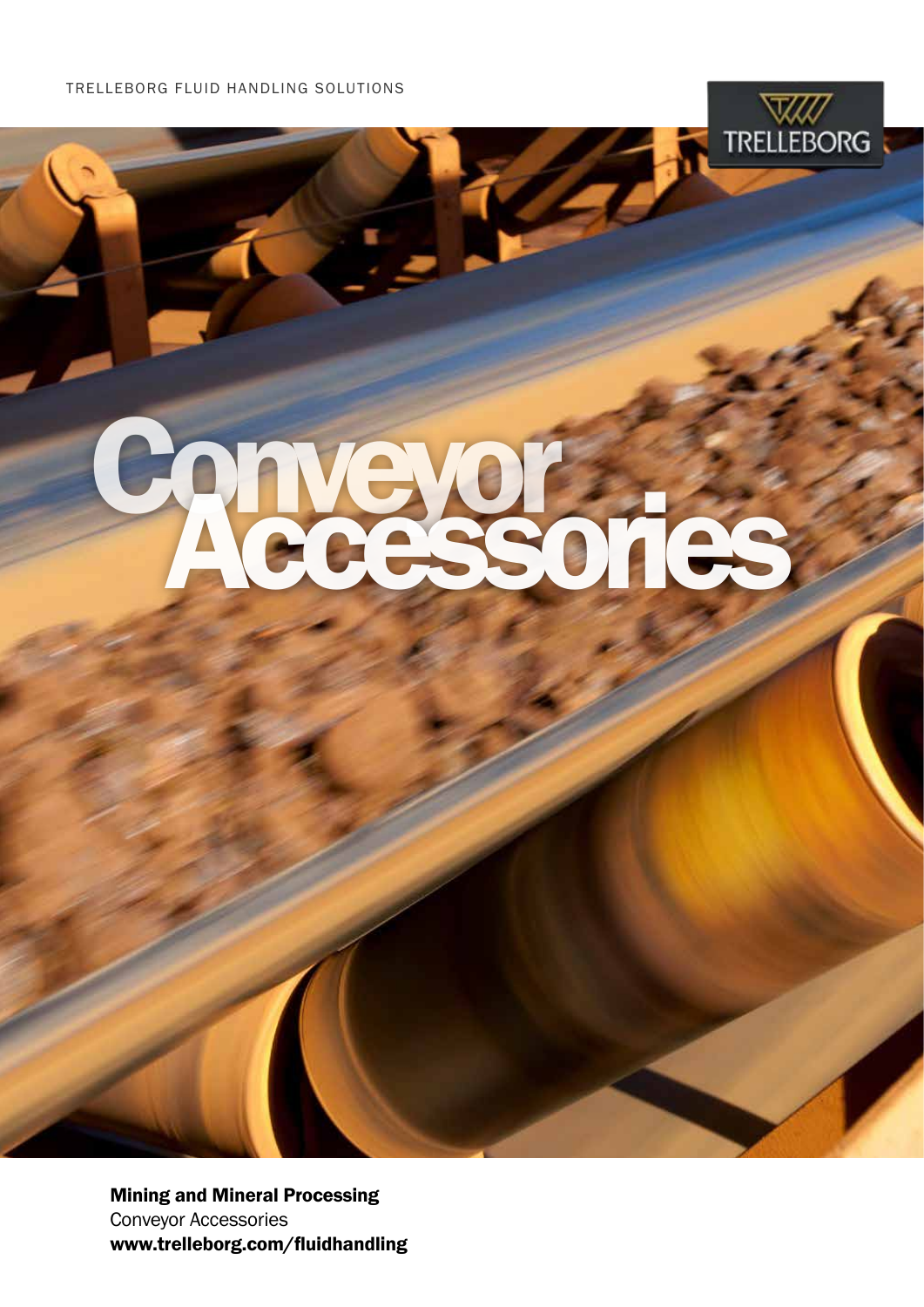# CONVEYOR SKIRTING AND TRELLSKIRT

Trelleborg manufactures and markets a range of skirting rubbers in a selection of rubber compounds primarily for use in the Mining and Quarrying Industries. Its primary use is for reducing spillage from conveyor belts, particularly at loading and transfer points, however due to its relatively low cost it can be adapted for use in many general purpose applications.

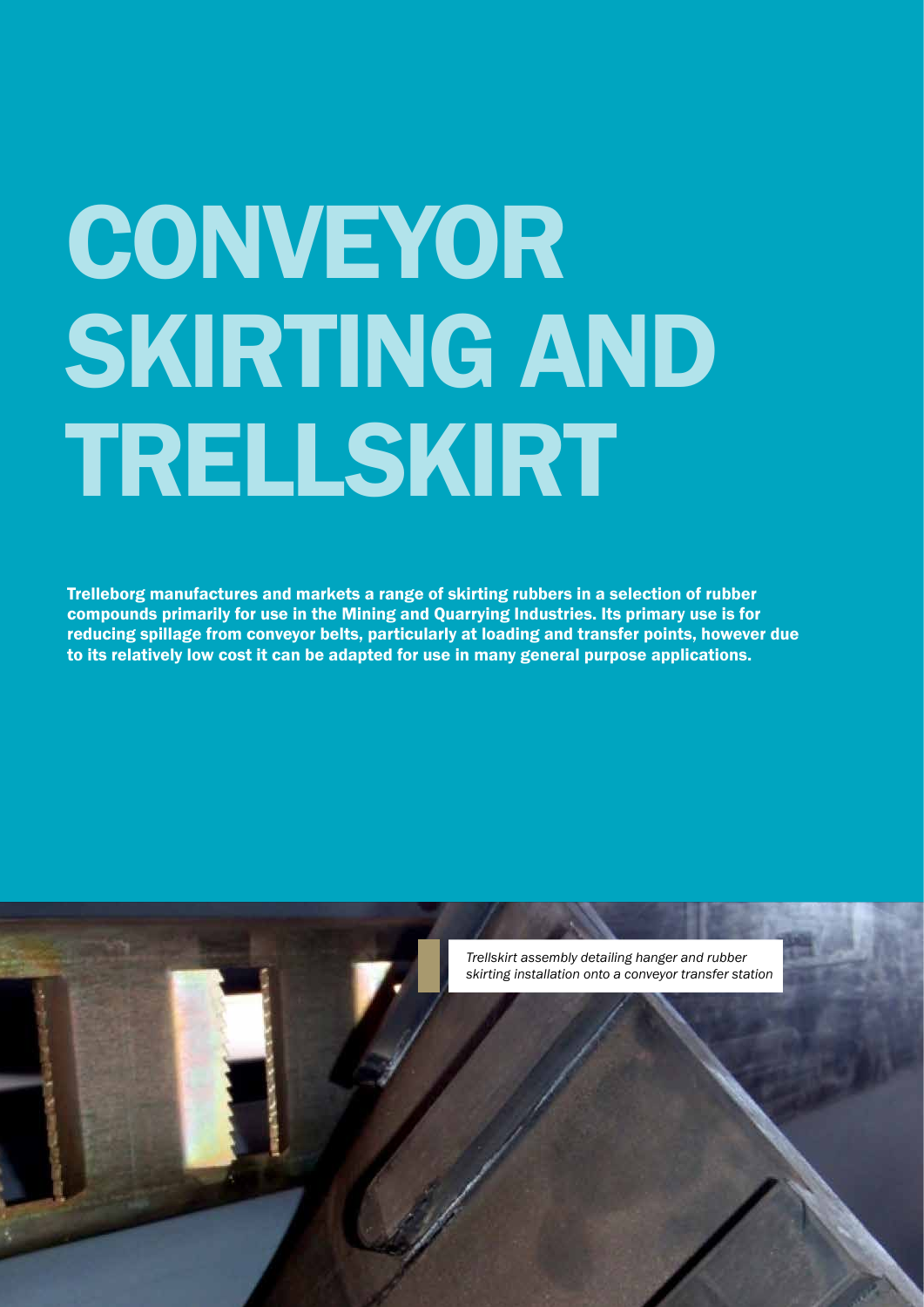

### SLAB CONVEYOR SKIRTING

Trelleborg markets skirting rubber in large slabs 1500mm wide x 30 mtr lengths in thickness of 6mm, 9mm, 12mm, 16mm, 19mm, 25mm. It is available in Standard Natural, Soft Natural 50 duro and also FRAS Neoprene that meets MDG 3608 section 3.3 Slit Sizes of Standard Natural Skirting are available in 30 mtr lengths:

- 6mm x 100, 150, 200, 250, 300mm
- 9mm x 100, 150, 200, 250, 300mm
- 12mm x 100, 150, 200, 250, 300mm
- 16mm x 100, 150, 200, 250, 300mm
- 19mm x 100, 150, 200, 250, 300mm.

### TRELLSKIRT SKIRTING SYSTEM

The Trellskirt skirting system is a simple and effective two part system that prevents dust and spillage and reduces clean-up and maintenance costs.

After mounting the steel hangers to the conveyor framework the skirting "T" lugs can be inserted into the serrated channels and the skirting can then be adjusted to the belt. The skirting holds securely and adjusts in seconds by pushing down or tapping with a mallet. No nuts, bolts, clamps or fasteners to worry about. This then allows for quick, easy peel-away removal for maintenance or replacement. The Trellskirt system can easily be retrofitted to your existing conveyor. The skirting is available in 12mm and 16mm thicknesses and 200mm, 250mm or 300mm widths. It can also be produced in FRAS grade for underground use.



### DUST CLOTH AND LOCKING RUBBER EXTRUSION

Trelleborg's dust sealing system is a simple and easy to install. It involves locking a thin elastic, UV resistant rubber sheet across the gap in the machinery that is required to be sealed.

Each side of the gap needs to be fitted with 10mm rod to allow the clamp mouldings to be fixed in place locking the cloth inside the moulding.

The basic elements used here are:

- Ozone resistant 2mm thick rubber sheeting suitable for outdoor installations. Standard bulk roll size is 1500mm wide x 20m lengths
- Straight or pre-shaped 90 degree corner mouldings.

While other systems focus on conveying great quantities of dust away, our system maintains dust where it should be, i.e. with the screened material.



### WEAR AND IMPACT BARS

Wear Bars are produced from heavy duty rubber and are generally vulcanized with an Aluminium T Track for easy fitment. Used for Rock Boxes, Feed Chutes, Belt Scrapers and Buffers – 100 mm x 100 mm x 1500 mm available ex stock – other sizes subject to special manufacture.

Impact Bars (Low friction Bars) combine the energy absorbing properties of rubber with the low friction properties of UHMWPE. These bars are designed for use in conveyor belt impact cradles and provide a low maintenance, easily replaced alternative to impact idlers at conveyor transfer stations. Available in 50mm or 75mm high x 100mm wide x 1500mm long. T Bolt kits to suit wear and impact bars are also available.



## CLAMP MOULDINGS